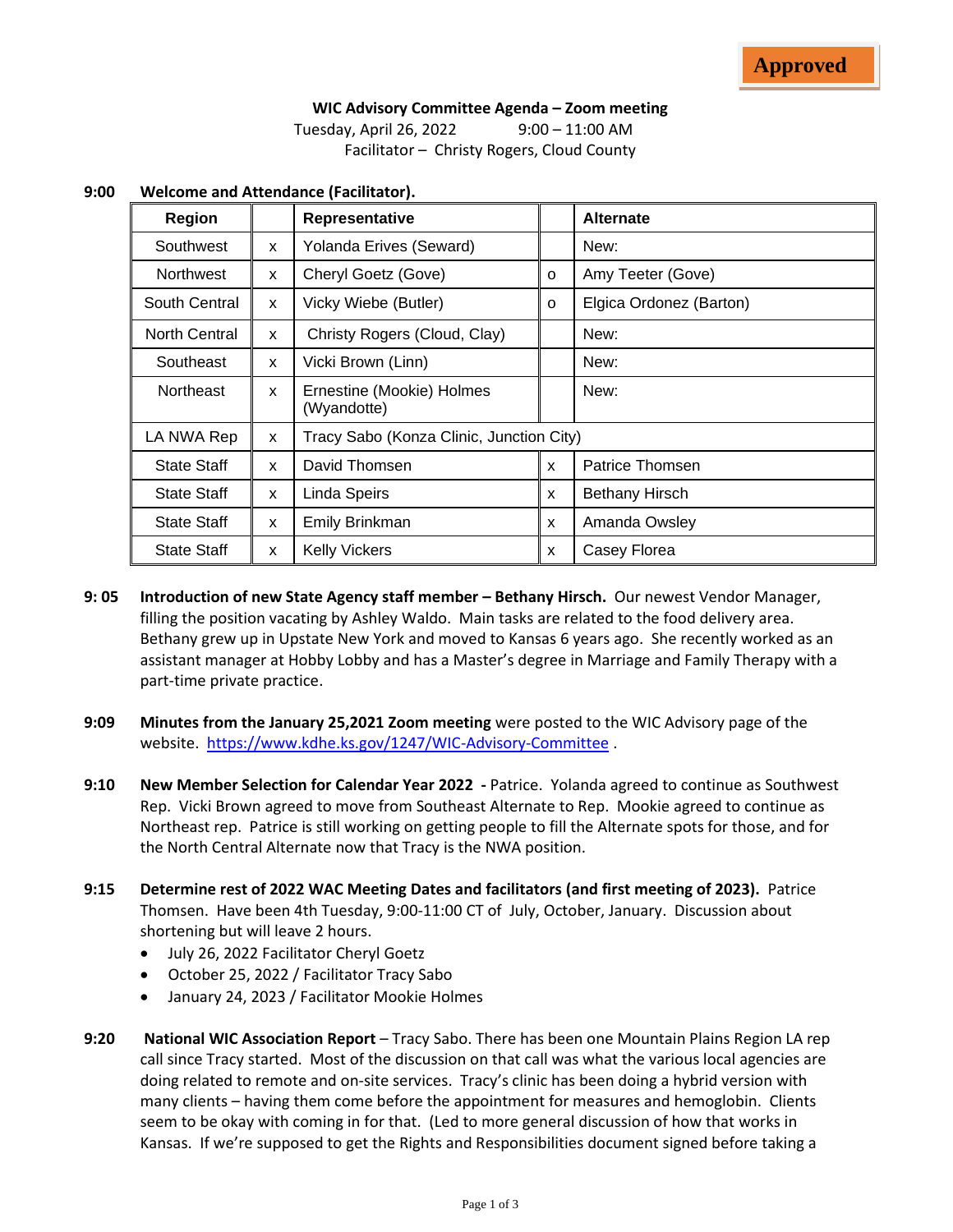hemoglobin test, which was the historical guidance in Kansas. Then if actually do cert a few days later, would have to get again on the same day. Staff pointed out that if start the Cert Guide when a client could still get more benefits for the ending cert period, can no longer issue those benefits and must finish cert to issue more benefits. All good information for the State Staff to consider as putting together any guidance.

- **9:30 USDA Breastfeeding Training –** Emily Brinkman. A lot of local staff completed the full breastfeeding training in virtual sessions conducted by Cathy Carothers. For staff who still need to do the BF training, watch for more info in the April I-Memo. The State Agency is working with the Kansas Breastfeeding Coalition to present the training for the remainder of the Kansas staff during the latter part of 2022. Then will move into "maintenance" mode for new employees in 2023. Some things made clear in the I-Memo.
	- Staff will need to register individually not one registration for a group in a conference room.
	- Some of the Levels are broken into multiple sessions. Staff will be asked to register for the the same time frame session.
	- Level 4 Designated BF Expert training divided into 1 virtual session and 1 live session in Wichita October 12, the day prior to the KBC conference.
- **9:40 Formula Shortages?** Patrice Thomsen. In trying to accommodate some shortage requests, RTF and Liquid concentrate Isomil were added to breastfeeding food packages and Neosure in a larger size was added to all infant food packages with formula and Child 12-24 months. Trying to have CQuest back date so staff could use Modify benefits-Reissue Formula ended up not being totally successful. The formulas will be available going forward, and available for some FUD dates in the past but not necessarily all. Patrice apologizes for the confusion. There will be a mass email. Reporting on shortages around the state: Shortages continue, but Similac Advance seems to be coming in good supply. Christy Rogers: PurAmino not in stores for their client. All: Sim Sensitive and possible alternates. Some reporting clients wanting those are switching to Similac Advance. Mookie: KC stores reporting that seems the stores are "battling" each other as to who gets formula from the warehouse. 1 store might get a lot, then the warehouse send a very little to other stores. Cheryl: Hays WalMart seems to have a good supply of RTF and clients have been able to get. Yolanda-Liberal – low on everything except Advance.Eligca, Great Bend – Both Nutramigen and Sensitive shortages. Clients checking daily in some cases. Tracy, Junction City – Alimentum still low. SIA from dr with two options, with note "depending on availability". One client driving to Topeka to get right size.
- **9:45 WIC Farmer's Market** Question from LA about grant opportunity. Answer from Dave Thomason and opportunity for questions. "Unfortunately, Kansas is not able to apply for this grant opportunity because Kansas does not operate the WIC Farmers Market Nutrition Program. I have attended several meetings and have expresses Kansas' support for modernizing the FMNP. We will let the other states that already have the program do the work and Kansas will be able to benefit from that work. Once Farmers and Markets are able to process WIC transactions using the EBT card. Kansas will move forward with developing a State Plan and submitting it for USDA approval to bring the WIC FMNP to Kansas. In the short term, when farmers and markets are able to process WIC transactions using the EBT card, Kansas WIC can move forward with allowing current WIC participants to purchase fresh fruits and vegetables using their regular WIC Cash Value Benefit (CVB). Allowing these purchases does not require Kansas to have the full FMNP. We'll keep everyone posted as to the progress of the modernization process." Tracy – Junction City had a grant several years ago to upgrade the EBT process at their Farmer's Market.

### **9:50 Online Kansas WIC Pre-Application –** Dave Thomason

Getting ready to release within a month. There will be a training powerpoint sent out for staff.